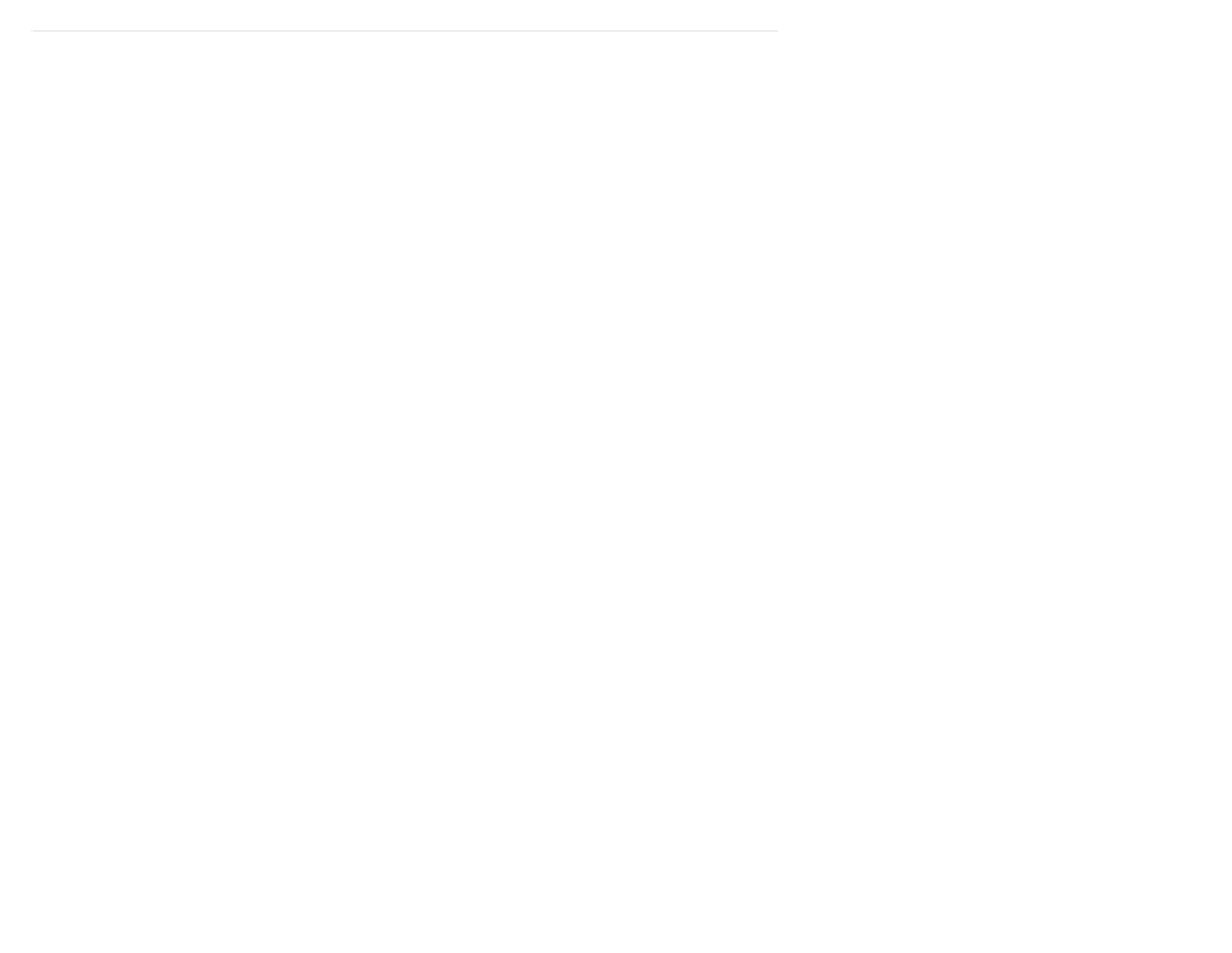# **Part A**

# **Part A - Establish Your Groups**

Part A establishes the number of students in various groups. Note that the numbers on this screen will be carried forward to other parts of the Student Financial Aid component.

### **In the fields below, report the number of students in each of the following groups.**

|                        |                                                                                                                                                                                                                                             | <b>OFall 2012</b> | <b>YOUR</b><br><b>PRIOR</b><br><b>YEAR</b><br><b>DATA</b> |
|------------------------|---------------------------------------------------------------------------------------------------------------------------------------------------------------------------------------------------------------------------------------------|-------------------|-----------------------------------------------------------|
|                        |                                                                                                                                                                                                                                             |                   | <b>Fall 2011</b>                                          |
| 01. Group 1            | All undergraduate students                                                                                                                                                                                                                  | 8,381             | 8,210                                                     |
| 02. Group 2<br>seeking | Of those in Group 1, those who are full-time, first-time degree/certificate-                                                                                                                                                                | 1,089             | 932                                                       |
| 02a.                   | Of those in Group 2, those who were awarded any Federal Work<br>Study, loans to students, or grant or scholarship aid from the federal<br>government, state/local government, the institution, or other sources<br>known to the institution | 882               | 770                                                       |
| 02b.                   | Of those in Group 2, those who were awarded any loans to students<br>or grant or scholarship aid from the federal government, state/local<br>government, or the institution                                                                 | 882               | 770                                                       |
| 03. Group 3            | Of those in Group 2, those who paid the in-state or in-district tuition rate and<br>were awarded grant or scholarship aid from the federal government,<br>state/local government, or the institution                                        | 1864              | 750                                                       |
| 04. Group 4            | Of those in Group 2, those who paid the in-state or in-district tuition rate and<br>were awarded any Title IV federal student aid                                                                                                           | 799               | 711                                                       |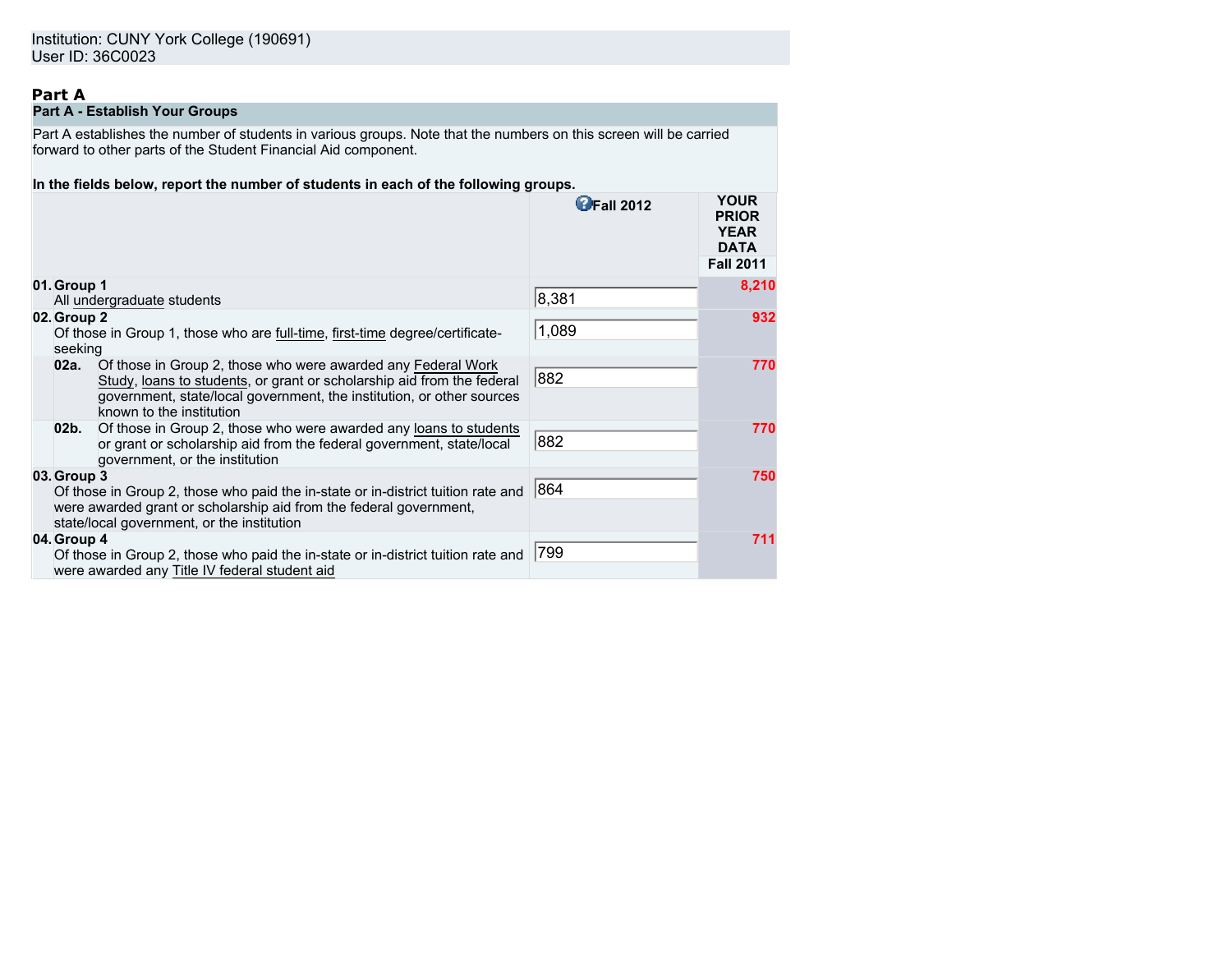# **Part B**

| <b>Part B - Enter Information About Group 1</b> |                                                                                                                                                                                                                                                                                                          |                                          |  |  |  |
|-------------------------------------------------|----------------------------------------------------------------------------------------------------------------------------------------------------------------------------------------------------------------------------------------------------------------------------------------------------------|------------------------------------------|--|--|--|
|                                                 |                                                                                                                                                                                                                                                                                                          |                                          |  |  |  |
|                                                 |                                                                                                                                                                                                                                                                                                          |                                          |  |  |  |
|                                                 | The Following Type(s) of Aid                                                                                                                                                                                                                                                                             | <b>Awarded in This Period</b>            |  |  |  |
|                                                 | Grant or scholarship aid from<br>the federal government<br>Grant or scholarship aid from<br>state/local government<br>Grant or scholarship aid from<br>the institution<br>Grant or scholarship aid from<br>other sources known to the<br>institution<br>Loans to students from the<br>federal government | Any time during academic<br>year 2012-13 |  |  |  |
|                                                 | In the fields holess report the number of Croun 1 students and the total amount of aid awarded to these                                                                                                                                                                                                  |                                          |  |  |  |

**In the fields below, report the number of Group 1 students and the total amount of aid awarded to these students for each type of aid.**

### **Group 1**

All undergraduate students

(This number is carried forward from Part A, Line 01.)

|                                                                                                                                                             |                                                              | 2012-13                                                         |                                                       |                                                               |
|-------------------------------------------------------------------------------------------------------------------------------------------------------------|--------------------------------------------------------------|-----------------------------------------------------------------|-------------------------------------------------------|---------------------------------------------------------------|
|                                                                                                                                                             | <b>Number of Group 1</b><br>students who were<br>awarded aid | Percentage of<br>Group 1<br>students who<br>were awarded<br>aid | Total amount of aid<br>awarded to Group 1<br>students | Average<br>amount of<br>aid awarded<br>to Group 1<br>students |
| Grant or scholarship aid<br>from the federal<br>government, state/local<br>government, the<br>institution, and other<br>sources known to the<br>institution |                                                              | 60                                                              |                                                       | 6,359                                                         |
| 02. Pell grants                                                                                                                                             |                                                              | 54                                                              |                                                       | 4,256                                                         |
| Federal student loans                                                                                                                                       |                                                              | 11                                                              |                                                       | 5,148                                                         |

 $\bigoplus$  You may use the space below to provide context for data you've reported above. These context notes may **be posted on the College Navigator website and should be written to be understood by students and parents.**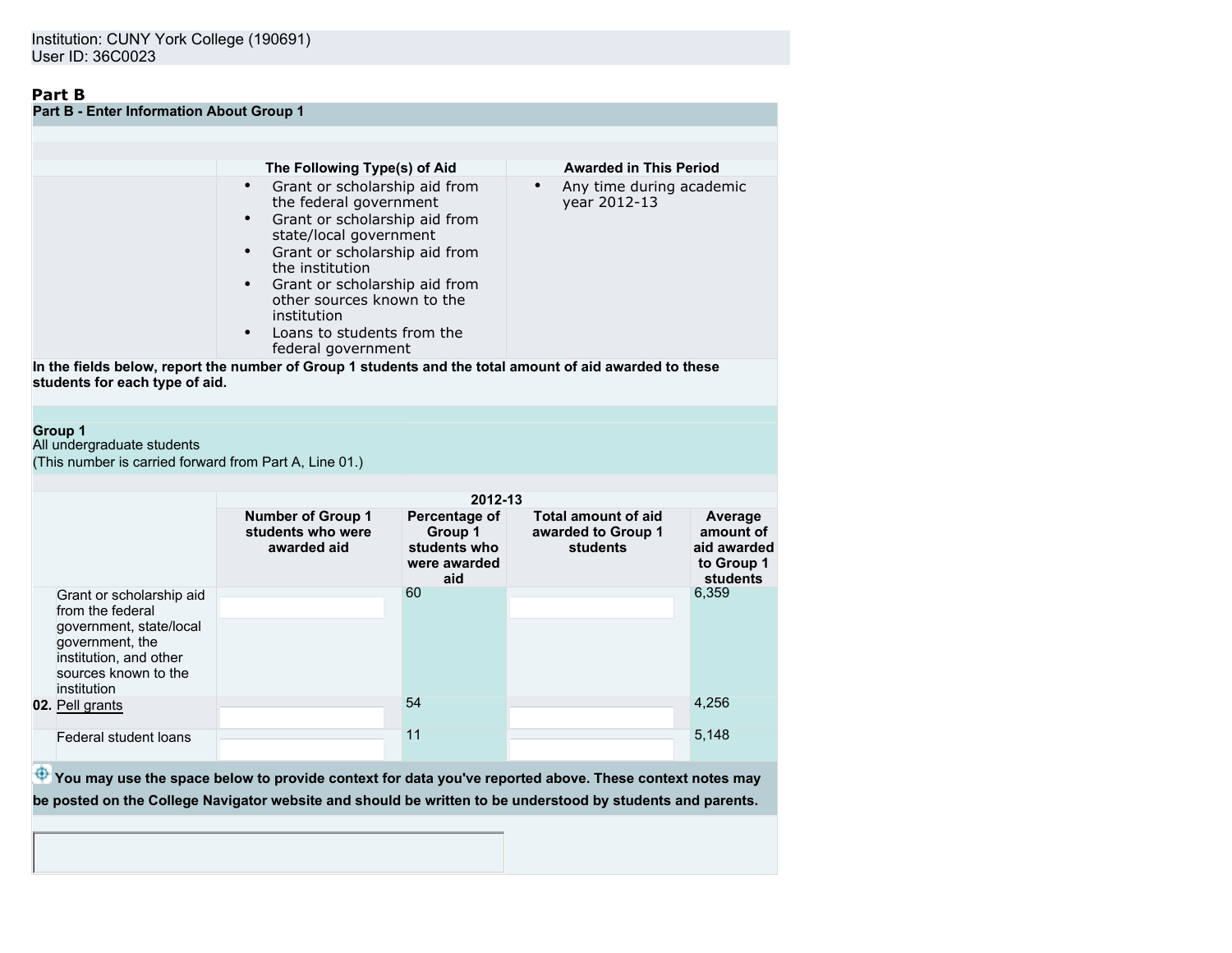### **Part C, Page 1 Part C, Page 1 - Enter Information about Group 2**

Part C includes information about Group 2. Group 2 students are all full-time, first-time degree/certificate-seeking undergraduate students enrolled in Fall 2012.

**In the fields below, report the number of Group 2 students paying in-district, in-state, and out-of-state tuition rates. If your institution does not offer different rates, report all students as paying in-state tuition rates.**

|                                                                                                                    |                                             | <b>Fall 2012</b>                                          | 1,089                                 |
|--------------------------------------------------------------------------------------------------------------------|---------------------------------------------|-----------------------------------------------------------|---------------------------------------|
|                                                                                                                    |                                             |                                                           | <b>YOUR PRIOR</b><br><b>YEAR DATA</b> |
|                                                                                                                    | <b>Fall 2012</b>                            |                                                           | <b>Fall 2011</b>                      |
|                                                                                                                    | <b>Number of Group 2</b><br><b>students</b> | Percentage of<br><b>Group 2 students Group 2 students</b> | Percentage of                         |
| 01a. paying in-district tuition rates                                                                              |                                             |                                                           |                                       |
| 01b. paying in-state tuition rates                                                                                 |                                             | 99                                                        | 99                                    |
| <b>01c.</b> paying out-of-state tuition rates                                                                      |                                             |                                                           |                                       |
| 01d. Unknown (calculated value)<br>This value is calculated using the following<br>formula: [A02-(C01a+C01b+C01c)] |                                             | 0                                                         |                                       |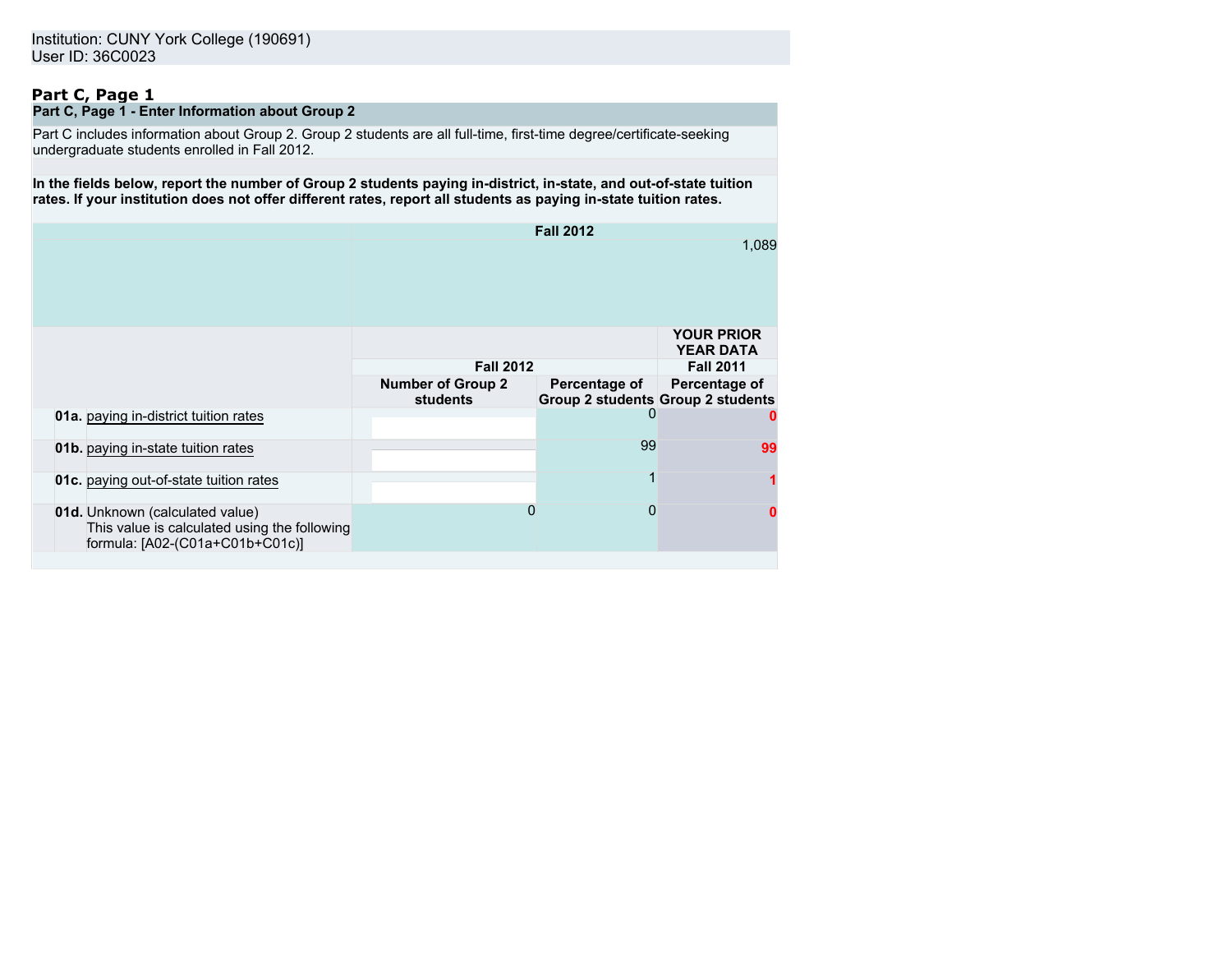# **Part C, Page 2**

#### **Part C, Page 2 - Enter Information about Group 2**

Part C includes financial aid information about Group 2. Group 2 students are all full-time, first-time degree/certificateseeking undergraduate students enrolled in Fall 2012. For this part, report:

| <b>For These Students</b>                                                                                                                                                                                                                                                          | The Following Type(s) of Aid                                                                                                                                                                                                                                                                                                                                                                                                                                                                                                                     | <b>Awarded in This Period</b>                                                                                                                                                           |
|------------------------------------------------------------------------------------------------------------------------------------------------------------------------------------------------------------------------------------------------------------------------------------|--------------------------------------------------------------------------------------------------------------------------------------------------------------------------------------------------------------------------------------------------------------------------------------------------------------------------------------------------------------------------------------------------------------------------------------------------------------------------------------------------------------------------------------------------|-----------------------------------------------------------------------------------------------------------------------------------------------------------------------------------------|
| Full-time, first-time degree/certificate-<br>seeking undergraduate students<br>enrolled in Fall 2012                                                                                                                                                                               | Grant or scholarship<br>aid from the federal<br>qovernment<br>Grant or scholarship<br>$\bullet$<br>aid from state/local<br>qovernment<br>Grant or scholarship<br>$\bullet$<br>aid from the<br>institution<br>Loans to students<br>$\bullet$<br>from the federal<br>government and from<br>other sources,<br>including private or<br>other loans<br>Do not include grant<br>$\bullet$<br>or scholarship aid<br>from private or other<br>sources<br>Do not include PLUS<br>$\bullet$<br>loans or loans made<br>to anyone other than<br>the student | Any time during<br>$\bullet$<br>academic year<br>$2012 - 13$<br>For program<br>$\bullet$<br>reporters, this is<br>the aid year<br>period from July<br>1, 2012 through<br>June 30, 2013. |
| In the fields below, report the number of Group 2 students and the total amount of aid awarded to these<br>students for each type of aid. Enter unduplicated student counts within a category (e.g., Pell grants). However,<br>a student can appear in more than one aid category. |                                                                                                                                                                                                                                                                                                                                                                                                                                                                                                                                                  |                                                                                                                                                                                         |
| <b>Information from Part A:</b>                                                                                                                                                                                                                                                    |                                                                                                                                                                                                                                                                                                                                                                                                                                                                                                                                                  | <b>Fall 2012</b>                                                                                                                                                                        |
| Group <sub>2</sub><br>Full-time, first-time degree/certificate-seeking undergraduates<br>(This number is carried forward from Part A, Line 02)                                                                                                                                     |                                                                                                                                                                                                                                                                                                                                                                                                                                                                                                                                                  | 1,089                                                                                                                                                                                   |
| Group 2a                                                                                                                                                                                                                                                                           |                                                                                                                                                                                                                                                                                                                                                                                                                                                                                                                                                  | 882                                                                                                                                                                                     |

| Of those in Group 2, those who were awarded any Federal Work Study,              |  |
|----------------------------------------------------------------------------------|--|
| loans to students, or grant or scholarship aid from the federal                  |  |
| government, state/local government, the institution, or other sources            |  |
| known to the institution                                                         |  |
| (This number is carried forward from Part A, Line 02a)                           |  |
| Group 2b<br>Of those in Group 2, those who were awarded any loans to students or |  |
| grant or scholarship aid from the federal government, state/local                |  |
| government, or the institution                                                   |  |
| (This number is carried forward from Part A, Line 02b)                           |  |

882

864

### **Group 3**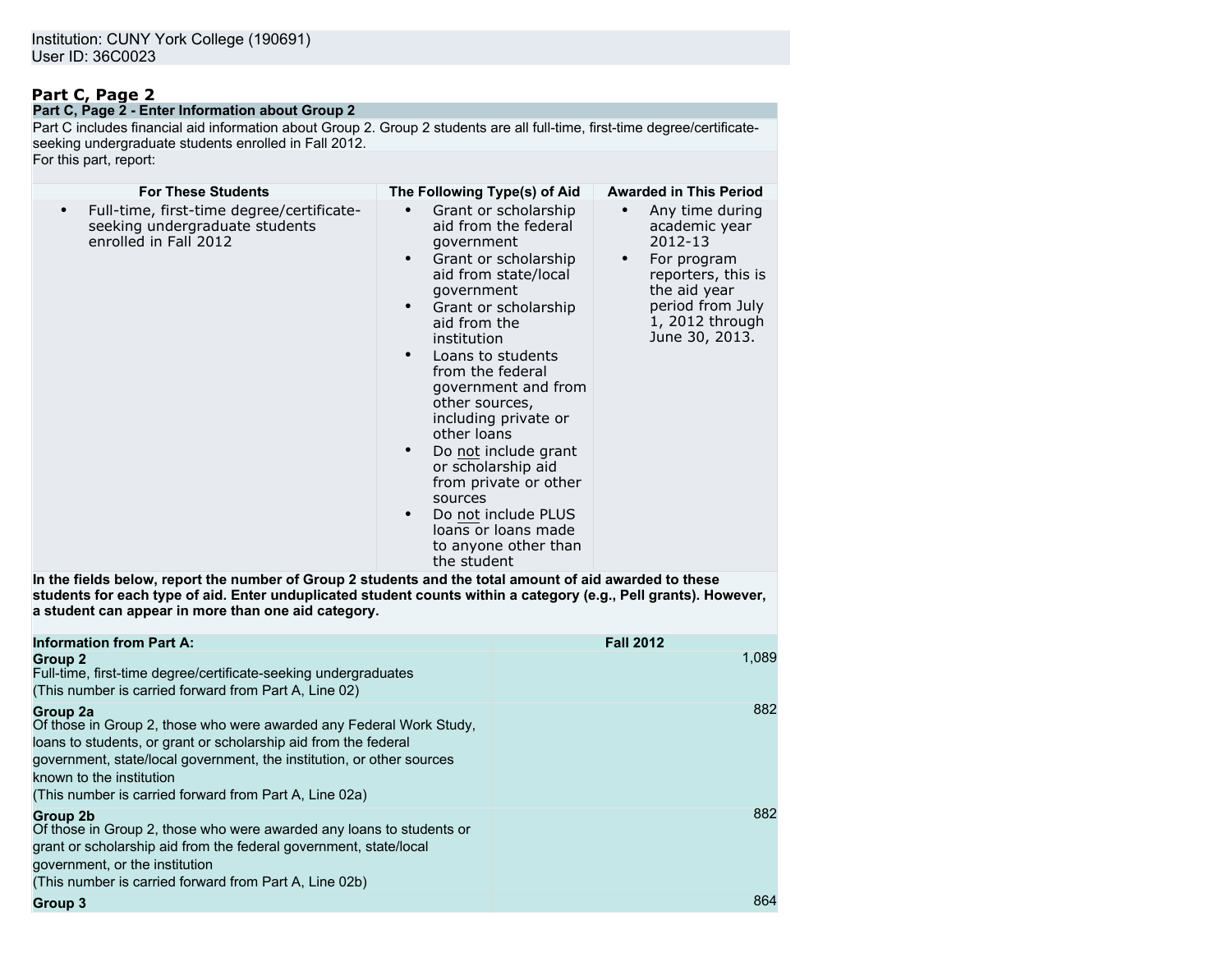|                                                                                                          |                                                                                       | Of those in Group 2, those who were awarded grant or scholarship aid<br>from the federal government, state/local government, or the institution |                  |           |       |              |
|----------------------------------------------------------------------------------------------------------|---------------------------------------------------------------------------------------|-------------------------------------------------------------------------------------------------------------------------------------------------|------------------|-----------|-------|--------------|
| <b>Aid Type</b>                                                                                          |                                                                                       |                                                                                                                                                 |                  |           |       |              |
|                                                                                                          |                                                                                       |                                                                                                                                                 | <b>Fall 2012</b> |           |       | Fall<br>2011 |
|                                                                                                          |                                                                                       | <b>Number of Group 2</b><br>students who were<br>awarded aid                                                                                    |                  |           |       |              |
| 01. Grants or scholarships from the<br>federal government, state/local<br>government, or the institution |                                                                                       |                                                                                                                                                 |                  | 6,996,784 | 8,033 | 8,065        |
| 02. Federal grants                                                                                       |                                                                                       |                                                                                                                                                 |                  | 3,889,130 | 4,948 | 4,910        |
| 02a.                                                                                                     | Pell grants                                                                           |                                                                                                                                                 |                  |           | 4,845 | 4,828        |
| 02b.                                                                                                     | Other federal<br>grants                                                               |                                                                                                                                                 |                  |           | 397   | 378          |
|                                                                                                          | 03. State/local government<br>grants or scholarships<br>(grants/scholarships/waivers) |                                                                                                                                                 |                  |           | 3,955 | 4,008        |
| scholarships                                                                                             | 04. Institutional grants or<br>(scholarships/fellowships)                             |                                                                                                                                                 |                  |           | 1,480 |              |
| 05. Loans to students                                                                                    |                                                                                       |                                                                                                                                                 |                  |           | 3,527 |              |
| 05a.                                                                                                     | <b>Federal loans</b>                                                                  |                                                                                                                                                 |                  |           | 3,527 |              |
| 05b.                                                                                                     | Other loans<br>(including private<br>loans)                                           |                                                                                                                                                 |                  |           |       |              |

 $\overline{\Phi}$  You may use the space below to provide context for the data you've reported above. These context notes may **be posted on the College Navigator website and should be written to be understood by students and parents. For example, institutions may report here other sources of private aid not included in the categories above.**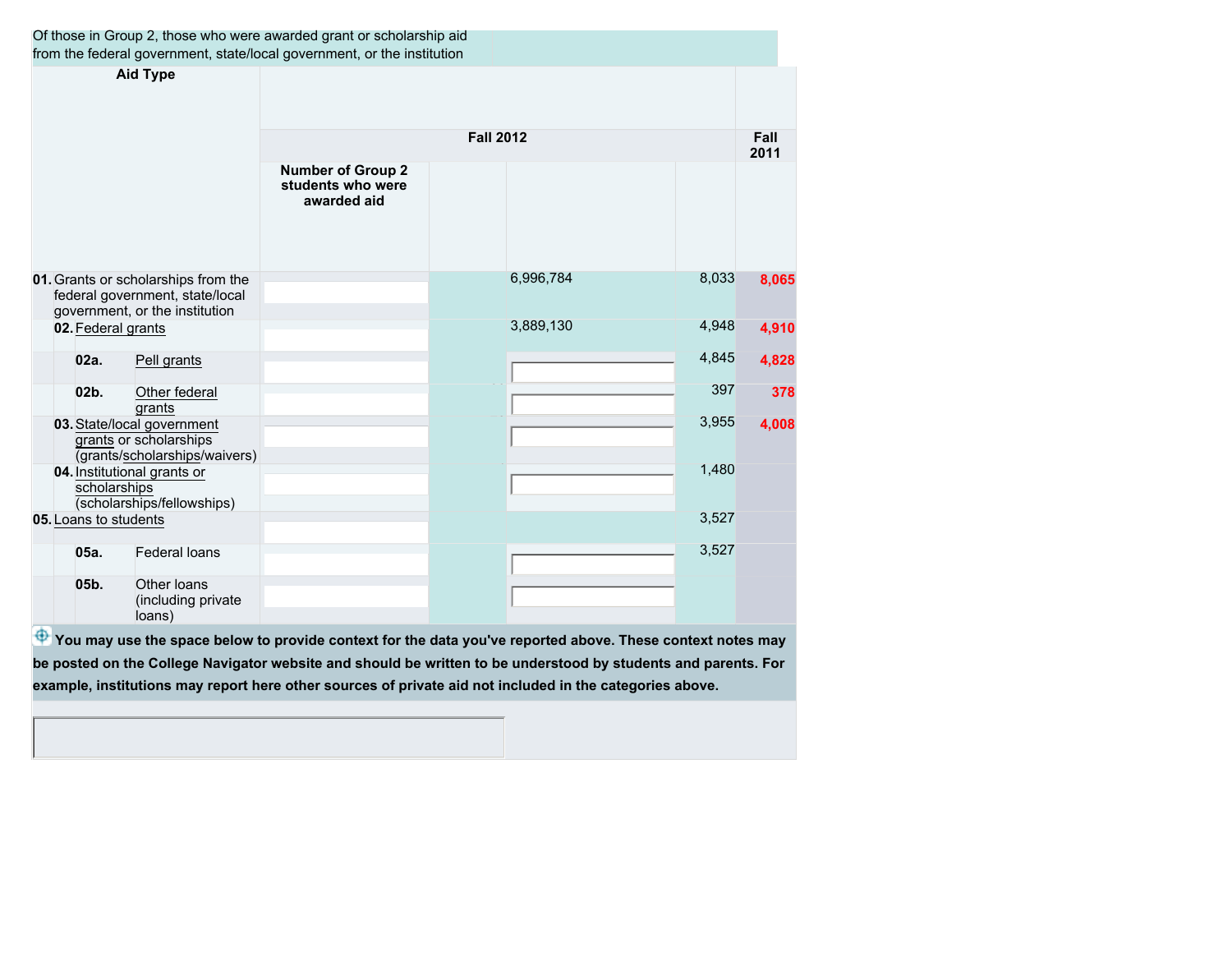### **Cost of Attendance**

# **Cost of attendance for full-time, first-time undergraduate students:**

*Please enter the amounts requested below. These data will be made available to the public on College Navigator. If your institution participates in any Title IV programs (Pell, Stafford, etc.), you must complete all information. Estimates of expenses for books and supplies, room and board, and other expenses are those from the Cost of Attendance report used by the financial aid office in determining financial need. Please talk to your financial aid office to get these numbers, to ensure that you are reporting correctly.*

These numbers are carried forward from Institutional Characteristics and should only be changed if an error was made in the reporting.

| יוייט וטאָטו שווי<br><b>Charges for full</b><br>academic year | 2010-11                              |        | 2011-12 |        | 2012-13 |        |
|---------------------------------------------------------------|--------------------------------------|--------|---------|--------|---------|--------|
|                                                               | Published tuition and required fees: |        |         |        |         |        |
| In-district                                                   |                                      |        |         |        |         |        |
| Tuition                                                       | 4,600                                |        | 5,130   |        | 5,430   |        |
| Required fees                                                 | 312                                  |        | 366     |        | 366     |        |
| Tuition + fees<br>total                                       |                                      | 4,912  |         | 5,496  |         | 5,796  |
| In-state                                                      |                                      |        |         |        |         |        |
| Tuition                                                       | 4,600                                |        | 5,130   |        | 5,430   |        |
| Required fees                                                 | $\overline{312}$                     |        | 366     |        | 366     |        |
| Tuition + fees<br>total                                       |                                      | 4,912  |         | 5,496  |         | 5,796  |
| Out-of-state                                                  |                                      |        |         |        |         |        |
| Tuition                                                       | 9,960                                |        | 11,040  |        | 11,640  |        |
| Required fees                                                 | 312                                  |        | 366     |        | 366     |        |
| Tuition + fees<br>total                                       |                                      | 10,272 |         | 11,406 |         | 12,006 |
| Books and<br>supplies                                         | 1,146                                |        | 1,179   |        | 1,248   |        |
| Off-campus (not with family):                                 |                                      |        |         |        |         |        |
| Room and board                                                | 10,361                               |        | 10,900  |        | 11,902  |        |
| Other expenses                                                | 4,724                                |        | 4,823   |        | 4,940   |        |
| Room and board<br>and other<br>expenses                       |                                      | 15,085 |         | 15,723 |         | 16,842 |
| Off-campus (with family):                                     |                                      |        |         |        |         |        |
| Other expenses                                                | 3,682                                |        | 3,824   |        | 3,871   |        |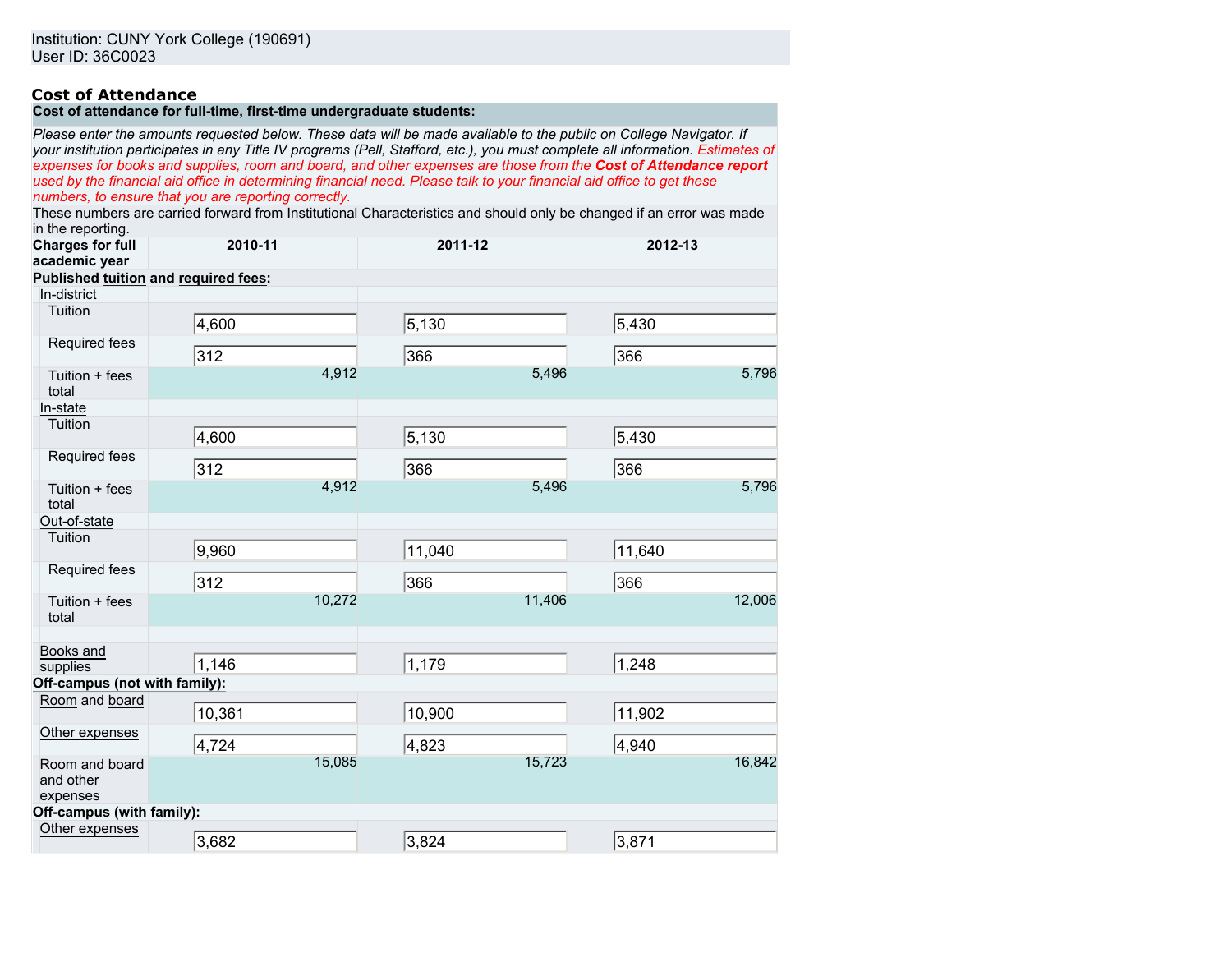# **Part D**

**Part D - Enter Information about Group 3**

Part D includes financial aid information about Group 3. Group 3 students are all full-time, first-time degree/certificate-seeking undergraduate students enrolled in Fall 2012 who paid the in-state or in-district tuition rate and were awarded grant or scholarship aid from the following sources: the federal government, state/local government, or the institution. The information you report in this part will be used in Part F to calculate average institutional net price. For this part report:

| FUI THIS DAIL IBDUIT.                                                                                                                                                                                                                                                                                                                                                                                                                                                                                         |                                                                                                                                                                                                                                                    |                                           |
|---------------------------------------------------------------------------------------------------------------------------------------------------------------------------------------------------------------------------------------------------------------------------------------------------------------------------------------------------------------------------------------------------------------------------------------------------------------------------------------------------------------|----------------------------------------------------------------------------------------------------------------------------------------------------------------------------------------------------------------------------------------------------|-------------------------------------------|
| <b>For These Students</b>                                                                                                                                                                                                                                                                                                                                                                                                                                                                                     | The Following Type(s) of Aid                                                                                                                                                                                                                       | <b>Awarded in This Period</b>             |
| •Full-time, first-time<br>degree/certificate-seeking<br>undergraduate students<br>enrolled in Fall 2012 who<br>paid the in-state or in-<br>district tuition rate and<br>were awarded grant or<br>scholarship aid from the<br>following sources: the<br>federal government,<br>state/local government,<br>or the institution<br>•Do not include students<br>who were awarded only<br>grant or scholarship aid<br>from private or other<br>sources, or students who<br>were awarded only non-<br>grant aid<br>. | Grant or scholarship aid from the<br>federal government<br>Grant or scholarship aid from<br>state/local government<br>Grant or scholarship aid from the<br>institution<br>Do not include grant or scholarship aid<br>from private or other sources | Any time during academic year 2012-<br>13 |

**In the fields below, report the number of Group 3 students with each type of living arrangement and the total amount of grant or scholarship aid from the federal government, state/local government, or the institution awarded to these students.**

|                                                                                  | <b>YOUR PRIOR</b><br><b>YEAR DATA</b><br>2010-2011 | <b>YOUR PRIOR</b><br><b>YEAR DATA</b><br>2011-2012 | 2012-2013 |
|----------------------------------------------------------------------------------|----------------------------------------------------|----------------------------------------------------|-----------|
| Group 3<br>Full-time, first-time degree/certificate-seeking                      |                                                    |                                                    | 864       |
| undergraduate students who paid the in-state or in-district                      |                                                    |                                                    |           |
| tuition rate and were awarded grant or scholarship aid                           |                                                    |                                                    |           |
| from the following sources: the federal government,                              |                                                    |                                                    |           |
| state/local government, or the institution                                       |                                                    |                                                    |           |
| (This number is carried forward from Part A, Line 03)                            |                                                    |                                                    |           |
| Report the number of Group 3 students<br>with the following living arrangements: | <b>YOUR PRIOR</b><br><b>YEAR DATA</b>              | <b>YOUR PRIOR</b><br><b>YEAR DATA</b>              |           |
|                                                                                  | 2010-11                                            | 2011-12                                            |           |
| 01 <sub>b</sub><br>Off-campus (with family)                                      |                                                    |                                                    |           |
| 01c.<br>Off-campus (not with<br>family)                                          |                                                    |                                                    |           |
| 01d.<br>Unknown (calculated)                                                     | 0                                                  | 0                                                  | 0         |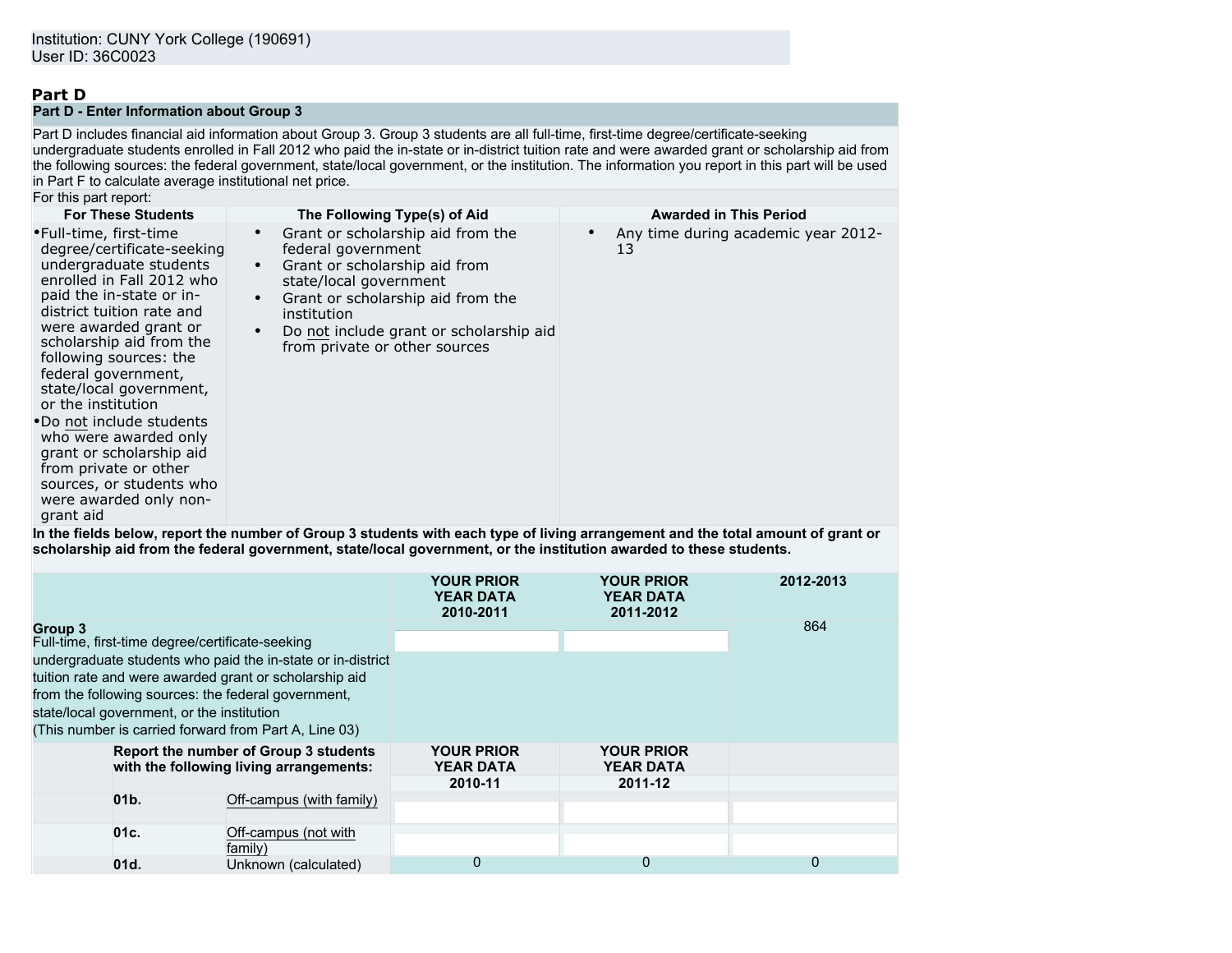| scholarship aid from the federal<br>students       | Report the total amount of grant or<br>government, state/local government, or<br>the institution awarded to Group 3                                                               |       |       |       |
|----------------------------------------------------|-----------------------------------------------------------------------------------------------------------------------------------------------------------------------------------|-------|-------|-------|
| students (calculated value).<br>formula: [D02/A03] | Average grant or scholarship aid from the<br>federal government, state/local government,<br>or the institution awarded to Group 3<br>This value is calculated using the following | 7,608 | 8,086 | 8,063 |
|                                                    |                                                                                                                                                                                   |       |       |       |
|                                                    |                                                                                                                                                                                   |       |       |       |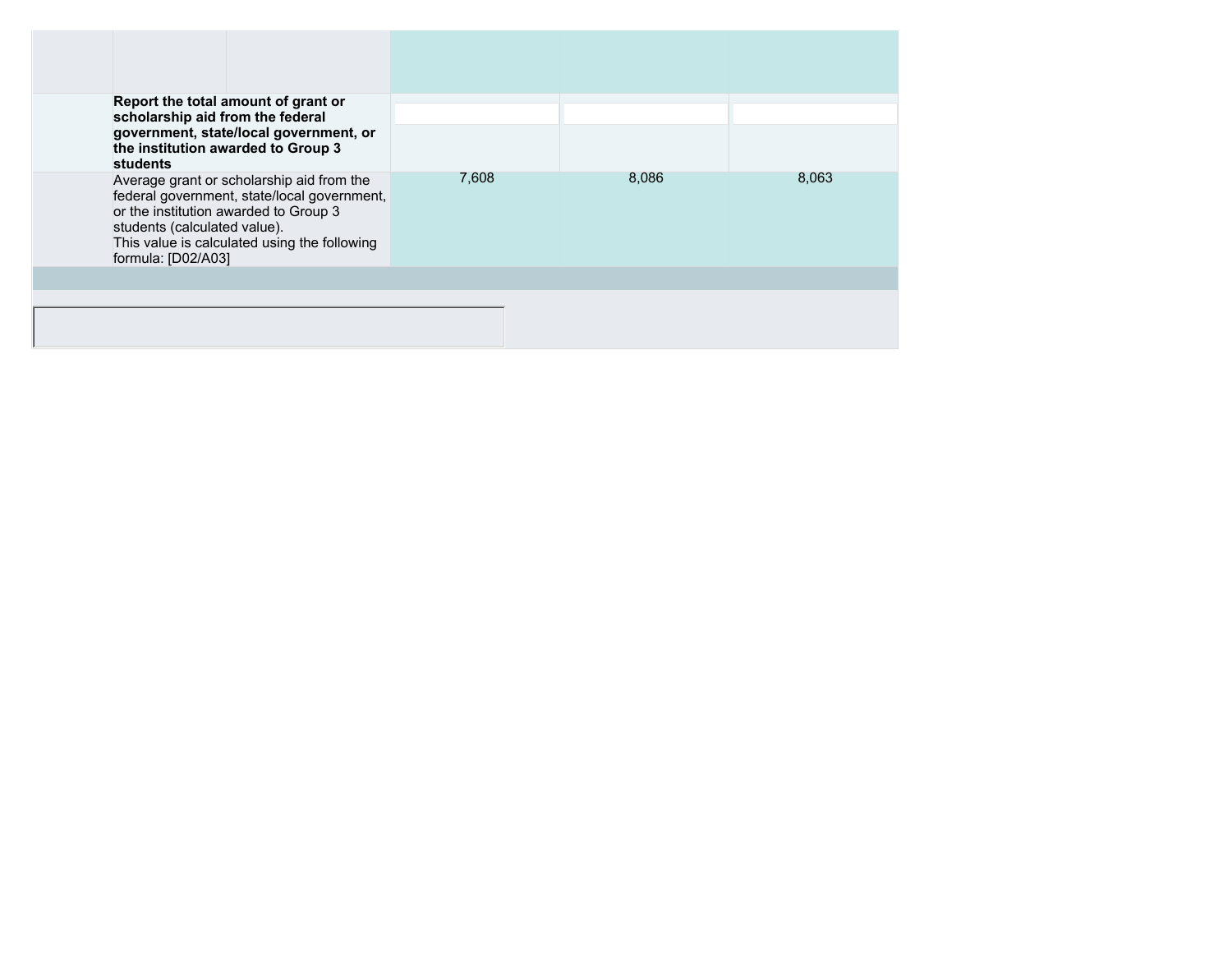# **Part E**

### **Part E – Enter Information about Group 4**

Part E includes financial aid information about Group 4. Group 4 students are all full-time, first-time degree/certificate-seeking undergraduate students enrolled in Fall 2012 who paid the in-state or in-district tuition rate and were awarded any Title IV federal student aid, including federal grants or federal student loans. The information you report in this part will be used in Part G to calculate average institutional net price by income level. For this part, report:

| <b>For These Students</b>                                                                                                                                                                                                | The Following Type(s) of Aid                                                                                                                                                                                                                                                                                                                                              | <b>Awarded in This Period</b>             |
|--------------------------------------------------------------------------------------------------------------------------------------------------------------------------------------------------------------------------|---------------------------------------------------------------------------------------------------------------------------------------------------------------------------------------------------------------------------------------------------------------------------------------------------------------------------------------------------------------------------|-------------------------------------------|
| •Full-time, first-time<br>degree/certificate-seeking<br>undergraduate students<br>enrolled in Fall 2012 who<br>paid the in-state or in-<br>district tuition rate and<br>were awarded any Title<br>IV federal student aid | Grant or scholarship aid from the federal government<br>$\bullet$<br>Grant or scholarship aid from state/local government<br>$\bullet$<br>Grant or scholarship aid from the institution<br>$\bullet$<br>Do not include grant or scholarship aid from private or<br>other sources<br>Do not include loan amounts<br>$\bullet$<br>Do not include Federal Work Study amounts | Any time during academic year 2012-<br>13 |

**In the fields below, report the number of Group 4 students with each type of living arrangement and the total amount of grant or scholarship aid from the federal government, state/local government, or the institution awarded to these students by income level.**

| <b>Information from Part A:</b>                                                        |                                                                                  |                                                       | 2010-11                                                                     | 2011-12                                                                                                                                                                                             | 2012-13                                                                                                                                                                                                       |                                                                                                                                                                 |
|----------------------------------------------------------------------------------------|----------------------------------------------------------------------------------|-------------------------------------------------------|-----------------------------------------------------------------------------|-----------------------------------------------------------------------------------------------------------------------------------------------------------------------------------------------------|---------------------------------------------------------------------------------------------------------------------------------------------------------------------------------------------------------------|-----------------------------------------------------------------------------------------------------------------------------------------------------------------|
| Group 4<br>Full-time, first-time degree/certificate-seeking undergraduate students who |                                                                                  |                                                       |                                                                             |                                                                                                                                                                                                     | 799                                                                                                                                                                                                           |                                                                                                                                                                 |
|                                                                                        |                                                                                  |                                                       | paid the in-state or in-district tuition rate and were awarded any Title IV |                                                                                                                                                                                                     |                                                                                                                                                                                                               |                                                                                                                                                                 |
| federal student aid                                                                    |                                                                                  |                                                       |                                                                             |                                                                                                                                                                                                     |                                                                                                                                                                                                               |                                                                                                                                                                 |
|                                                                                        |                                                                                  | (This number is carried forward from Part A, Line 04) |                                                                             |                                                                                                                                                                                                     |                                                                                                                                                                                                               |                                                                                                                                                                 |
| 01.                                                                                    | Report the number of Group 4 students with the following<br>living arrangements: |                                                       | <b>YOUR PRIOR</b><br><b>YEAR DATA</b>                                       | <b>YOUR PRIOR</b><br><b>YEAR DATA</b>                                                                                                                                                               |                                                                                                                                                                                                               |                                                                                                                                                                 |
|                                                                                        |                                                                                  |                                                       | 2010-11                                                                     | 2011-12                                                                                                                                                                                             | 2012-13                                                                                                                                                                                                       |                                                                                                                                                                 |
|                                                                                        | 01 <sub>b</sub>                                                                  | Off-campus (with family)                              |                                                                             |                                                                                                                                                                                                     |                                                                                                                                                                                                               |                                                                                                                                                                 |
|                                                                                        | 01c.                                                                             | Off-campus (not with family)                          |                                                                             |                                                                                                                                                                                                     |                                                                                                                                                                                                               |                                                                                                                                                                 |
|                                                                                        | 01d.                                                                             | Unknown (calculated)<br>[A04-(E01a+E01b+E01c)]        | This value is calculated using the formula:                                 | $\overline{0}$                                                                                                                                                                                      | 0                                                                                                                                                                                                             | 0                                                                                                                                                               |
|                                                                                        |                                                                                  |                                                       | <b>Number of Group 4</b><br>students who were<br>awarded any Title IV aid   | <b>Number of Group 4</b><br>students who were<br>awarded any grant or<br>scholarship aid from the<br>following sources: the<br>federal government,<br>state/local government,<br>or the institution | Total amount of grant or Average amount of grant<br>scholarship aid awarded<br>to Group 4 students from<br>the following sources:<br>the federal government,<br>state/local government,<br>or the institution | or scholarship aid<br>awarded to Group 4<br>students from the<br>following sources: the<br>federal government,<br>state/local government,<br>or the institution |
|                                                                                        |                                                                                  |                                                       |                                                                             | 2010-11                                                                                                                                                                                             |                                                                                                                                                                                                               |                                                                                                                                                                 |
|                                                                                        |                                                                                  |                                                       | Col. 1                                                                      | Col. 2                                                                                                                                                                                              | Col. 3                                                                                                                                                                                                        | Col. 4                                                                                                                                                          |
| 02.                                                                                    | Income level                                                                     |                                                       |                                                                             |                                                                                                                                                                                                     |                                                                                                                                                                                                               |                                                                                                                                                                 |
|                                                                                        | 02a.                                                                             | $$0-30,000$                                           |                                                                             |                                                                                                                                                                                                     |                                                                                                                                                                                                               | 9,580                                                                                                                                                           |
|                                                                                        | $02b$ .                                                                          | \$30,001-48,000                                       |                                                                             |                                                                                                                                                                                                     |                                                                                                                                                                                                               | 7,673                                                                                                                                                           |
|                                                                                        | 02c.                                                                             | \$48,001-75,000                                       |                                                                             |                                                                                                                                                                                                     |                                                                                                                                                                                                               | 4,110                                                                                                                                                           |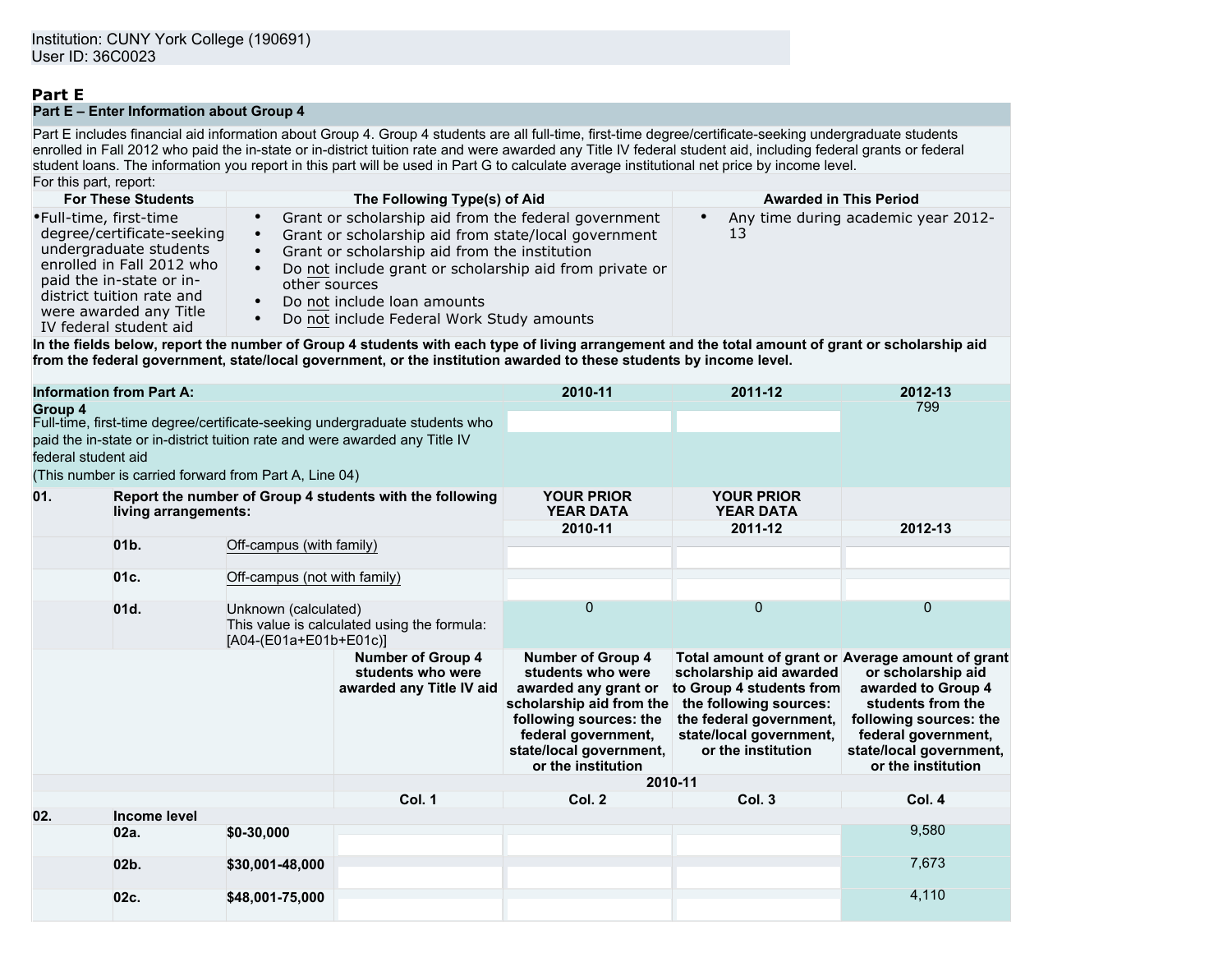|     | 02d.                  | \$75,001-110,000                                                                   |               |        |           | 940            |
|-----|-----------------------|------------------------------------------------------------------------------------|---------------|--------|-----------|----------------|
|     | 02e.                  | \$110,001 and<br>more                                                              |               |        |           | 103            |
|     | 02f.                  | <b>Total all income</b><br>levels                                                  | 803           | 773    | 6,646,215 | 8,277          |
|     |                       |                                                                                    |               |        | 2011-12   |                |
|     |                       |                                                                                    | <b>Col. 1</b> | Col. 2 | Col. 3    | Col. 4         |
| 03. | Income level          |                                                                                    |               |        |           |                |
|     | 03a.                  | \$0-30,000                                                                         |               |        |           | 9,722          |
|     | 03b.                  | \$30,001-48,000                                                                    |               |        |           | 7,185          |
|     | 03c.                  | \$48,001-75,000                                                                    |               |        |           | 4,056          |
|     | 03d.                  | \$75,001-110,000                                                                   |               |        |           | 931            |
|     | 03e.                  | \$110,001 and<br>more                                                              |               |        |           | $\overline{0}$ |
|     | 03f.                  | <b>Total all income</b><br>levels                                                  | 711           | 695    | 5,992,620 | 8,428          |
|     |                       |                                                                                    |               |        | 2012-13   |                |
|     |                       |                                                                                    | <b>Col. 1</b> | Col. 2 | Col. 3    | Col. 4         |
| 04. | <b>C</b> Income level |                                                                                    |               |        |           |                |
|     | 04a.                  | \$0-30,000                                                                         |               |        |           | 9,880          |
|     | 04b.                  | \$30,001-48,000                                                                    |               |        |           | 7,707          |
|     | 04c.                  | \$48,001-75,000                                                                    |               |        |           | 4,008          |
|     | 04d.                  | \$75,001-110,000                                                                   |               |        |           | 1,023          |
|     | 04e.                  | \$110,001 and<br>more                                                              |               |        |           | 71             |
|     | 04f.                  | <b>Total all income</b><br>levels                                                  | 799           | 788    | 6,861,242 | 8,587          |
|     |                       | You may use the space below to provide context for the data you've reported above. |               |        |           |                |
|     |                       |                                                                                    |               |        |           |                |
|     |                       |                                                                                    |               |        |           |                |
|     |                       |                                                                                    |               |        |           |                |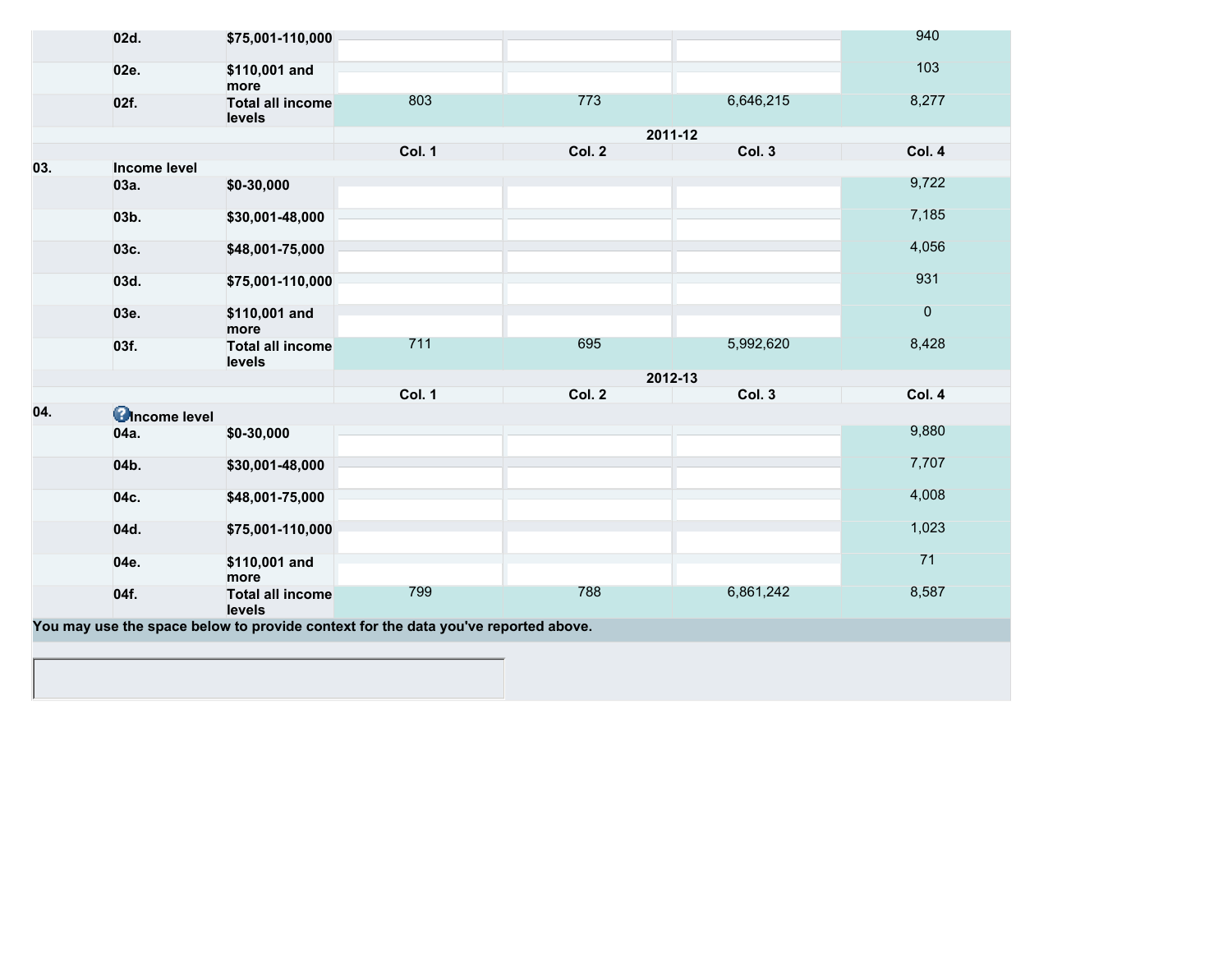## **Part F**

### **Part F – Net Price Calculation for Group 3**

The following net price calculation is based on information that your institution reported in the Institutional Characteristics component and the Student Financial Aid component. For more information about the data your institution reported in the Institutional Characteristics component, please contact your institution's IPEDS Keyholder.

|     |                                                           |                                                                                                                                                                                 | <b>YOUR PRIOR</b><br><b>YEAR DATA</b> | <b>YOUR PRIOR</b><br><b>YEAR DATA</b> | 2012-13        |
|-----|-----------------------------------------------------------|---------------------------------------------------------------------------------------------------------------------------------------------------------------------------------|---------------------------------------|---------------------------------------|----------------|
|     |                                                           |                                                                                                                                                                                 | 2010-11                               | 2011-12                               |                |
|     |                                                           | <b>Components of cost of attendance</b>                                                                                                                                         |                                       |                                       |                |
| 01. | district or in-state)                                     | Published tuition and required fees (lower of in-                                                                                                                               | 4,912                                 | 5,496                                 | 5,796          |
| 02. | Books and supplies                                        |                                                                                                                                                                                 | 1,146                                 | 1,179                                 | 1,248          |
| 03. | arrangement                                               | Room and board and other expenses by living                                                                                                                                     |                                       |                                       |                |
|     | 03 <sub>b</sub>                                           | Off-campus (with family)                                                                                                                                                        | 3,682                                 | 3,824                                 | 3,871          |
|     | 03c.                                                      | Off-campus (not with family)                                                                                                                                                    | 15,085                                | 15,723                                | 16,842         |
| 04. | arrangement                                               | Number of Group 3 students by living                                                                                                                                            |                                       |                                       |                |
|     | 04b.                                                      | Off-campus (with family)                                                                                                                                                        | 653                                   | 579                                   | 664            |
|     | 04c.                                                      | Off-campus (not with family)                                                                                                                                                    | 234                                   | 171                                   | 200            |
|     | 04d.                                                      | <b>Unknown</b>                                                                                                                                                                  | $\Omega$                              | 0                                     | $\overline{0}$ |
| 05. |                                                           | Weighted average for room and board and<br>other expenses by living arrangement<br>(excluding unknown values)<br>See instructions for the formula for this calculation          | 6,690                                 | 6,537                                 | 6,874          |
| 06. | <b>Total cost of attendance</b><br>formula: [F01+F02+F05] | This value is calculated using the following                                                                                                                                    | 12.748                                | 13,212                                | 13,918         |
| 07. |                                                           | Average amount of grant or scholarship aid<br>awarded to Group 3 students from the<br>following sources: the federal government,<br>state/local government, and the institution | 7,608                                 | 8,086                                 | 8,063          |
| 08. | students<br>formula: [F06-F07]                            | Average institutional net price for Group 3<br>This value is calculated using the following                                                                                     | 5,140                                 | 5,126                                 | 5,855          |

As required by the Higher Education Opportunity Act of 2008, these amounts will be posted on the U.S. Department of Education's College Navigator website and used in the U.S. Department of Education's College Affordability and Transparency Lists.

**Do you wish to provide additional context notes?**

Yes No. 2014. In the North State of the North State of the North State of the North State of the North State o

**<sup>4</sup>** You may use the space below to provide context for these data. These context notes may be posted on the **College Navigator website and should be written to be understood by students and parents.**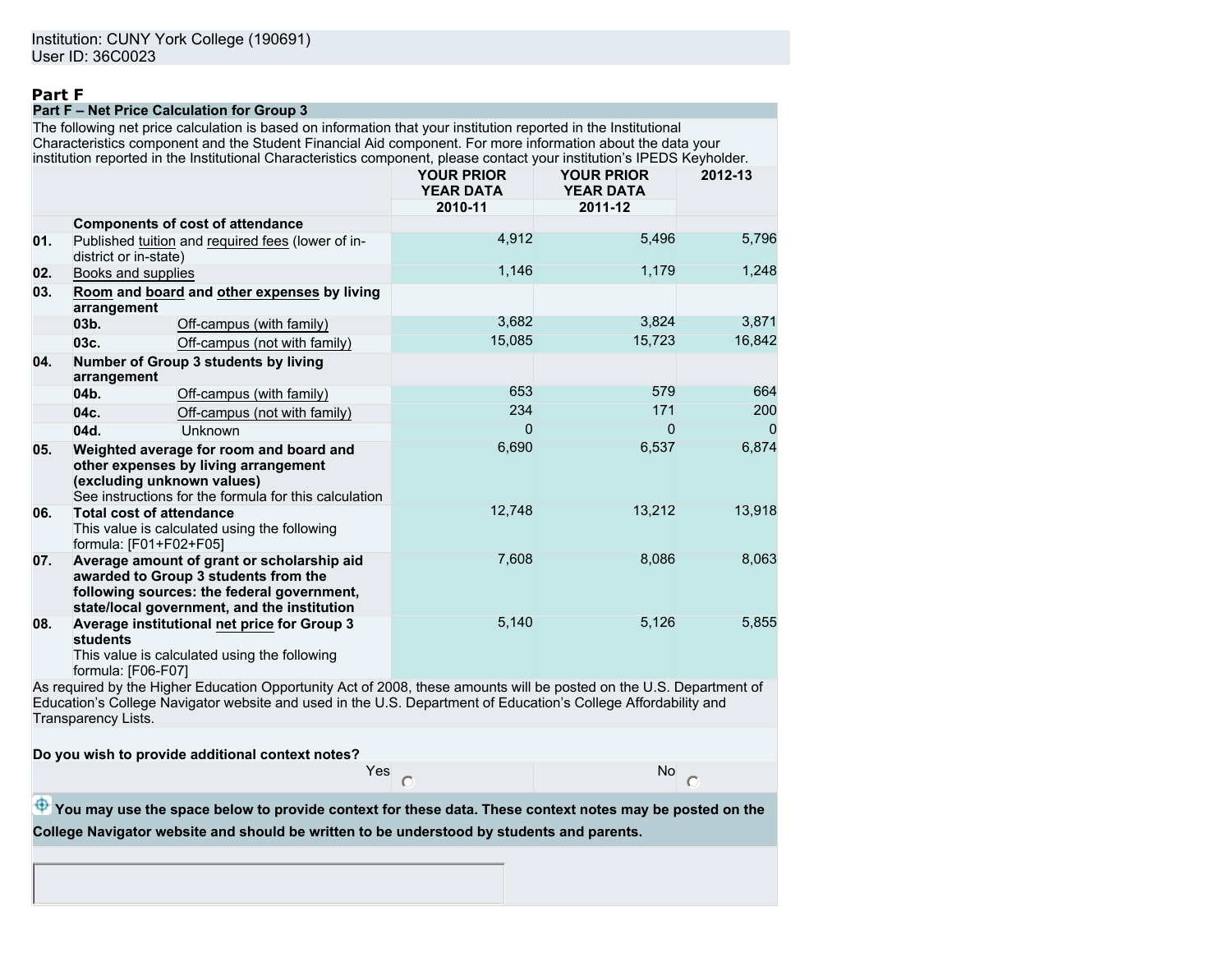# **Part G**

### **Part G – Net Price Calculation for Group 4**

The following net price calculation is based on information that your institution reported in the Institutional Characteristics component and the Student Financial Aid component. For more information about the data your institution reported in the Institutional Characteristics component, please contact your institution's IPEDS Keyholder.

|     |                                                            |                                                                                                                                                                              | <b>YOUR PRIOR</b><br><b>YEAR DATA</b> | <b>YOUR PRIOR</b><br><b>YEAR DATA</b> | 2012-13        |
|-----|------------------------------------------------------------|------------------------------------------------------------------------------------------------------------------------------------------------------------------------------|---------------------------------------|---------------------------------------|----------------|
|     |                                                            |                                                                                                                                                                              | 2010-11                               | 2011-12                               |                |
|     | <b>Components of cost of attendance</b>                    |                                                                                                                                                                              |                                       |                                       |                |
| 01. | state)                                                     | Published tuition and required fees (lower of in-district or in-                                                                                                             | 4,912                                 | 5,496                                 | 5,796          |
| 02. | Books and supplies                                         |                                                                                                                                                                              | 1,146                                 | 1,179                                 | 1,248          |
| 03. | Room and board and other expenses by living<br>arrangement |                                                                                                                                                                              |                                       |                                       |                |
|     | 03b.                                                       | Off-campus (with family)                                                                                                                                                     | 3,682                                 | 3,824                                 | 3,871          |
|     | 03c.                                                       | Off-campus (not with family)                                                                                                                                                 | 15,085                                | 15,723                                | 16,842         |
| 04. |                                                            | Number of Group 4 students by living arrangement                                                                                                                             |                                       |                                       |                |
|     | $04b$ .                                                    | Off-campus (with family)                                                                                                                                                     | 588                                   | 553                                   | 611            |
|     | 04c.                                                       | Off-campus (not with family)                                                                                                                                                 | 215                                   | 158                                   | 188            |
|     | 04d.                                                       | Unknown                                                                                                                                                                      | $\Omega$                              | $\Omega$                              | $\overline{0}$ |
| 05. | values)                                                    | Weighted average for room and board and other<br>expenses by living arrangement (excluding unknown<br>See instructions for the formula for this calculation                  | 6,735                                 | 6,468                                 | 6,923          |
| 06. | Total cost of attendance by income level<br>[G01+G02+G05]  | This value is calculated using the following formula:                                                                                                                        | 12,793                                | 13,143                                | 13,967         |
| 07. |                                                            | Average amount of grant or scholarship aid awarded to<br>Group 4 students from the following sources: the federal<br>government, state/local government, and the institution | 8,277                                 | 8,428                                 | 8,587          |
|     | 07a.                                                       | \$0-30,000                                                                                                                                                                   | 9,580                                 | 9,722                                 | 9,880          |
|     | 07b.                                                       | \$30,001-48,000                                                                                                                                                              | 7.673                                 | 7.185                                 | 7,707          |
|     | 07c.                                                       | \$48,001-75,000                                                                                                                                                              | 4,110                                 | 4,056                                 | 4,008          |
|     | 07d.                                                       | \$75,001-110,000                                                                                                                                                             | 940                                   | 931                                   | 1,023          |
|     | 07e.                                                       | \$110,001 and more                                                                                                                                                           | 103                                   | $\Omega$                              | 71             |
| 08. | G07]                                                       | Average institutional net price for Group 4 students<br>This value is calculated using the following formula: [G06-                                                          |                                       |                                       |                |
|     | 08a.                                                       | \$0-30,000                                                                                                                                                                   | 3,213                                 | 3,421                                 | 4,087          |
|     | 08b.                                                       | \$30,001-48,000                                                                                                                                                              | 5,120                                 | 5,958                                 | 6,260          |
|     | 08c.                                                       | \$48,001-75,000                                                                                                                                                              | 8,683                                 | 9,087                                 | 9,959          |
|     | 08d.                                                       | \$75,001-110,000                                                                                                                                                             | 11,853                                | 12,212                                | 12,944         |
|     | 08e.                                                       | \$110,001 and more                                                                                                                                                           | 12,690                                | 13,143                                | 13,896         |
|     |                                                            | As required by the Higher Education Opportunity Act of 2008, these amounts will be posted on the U.S. Department of                                                          |                                       |                                       |                |

Education's College Navigator website.

**Do you wish to provide additional context notes?**

 $Yes \n\qquad \qquad No$ 

 $\circ$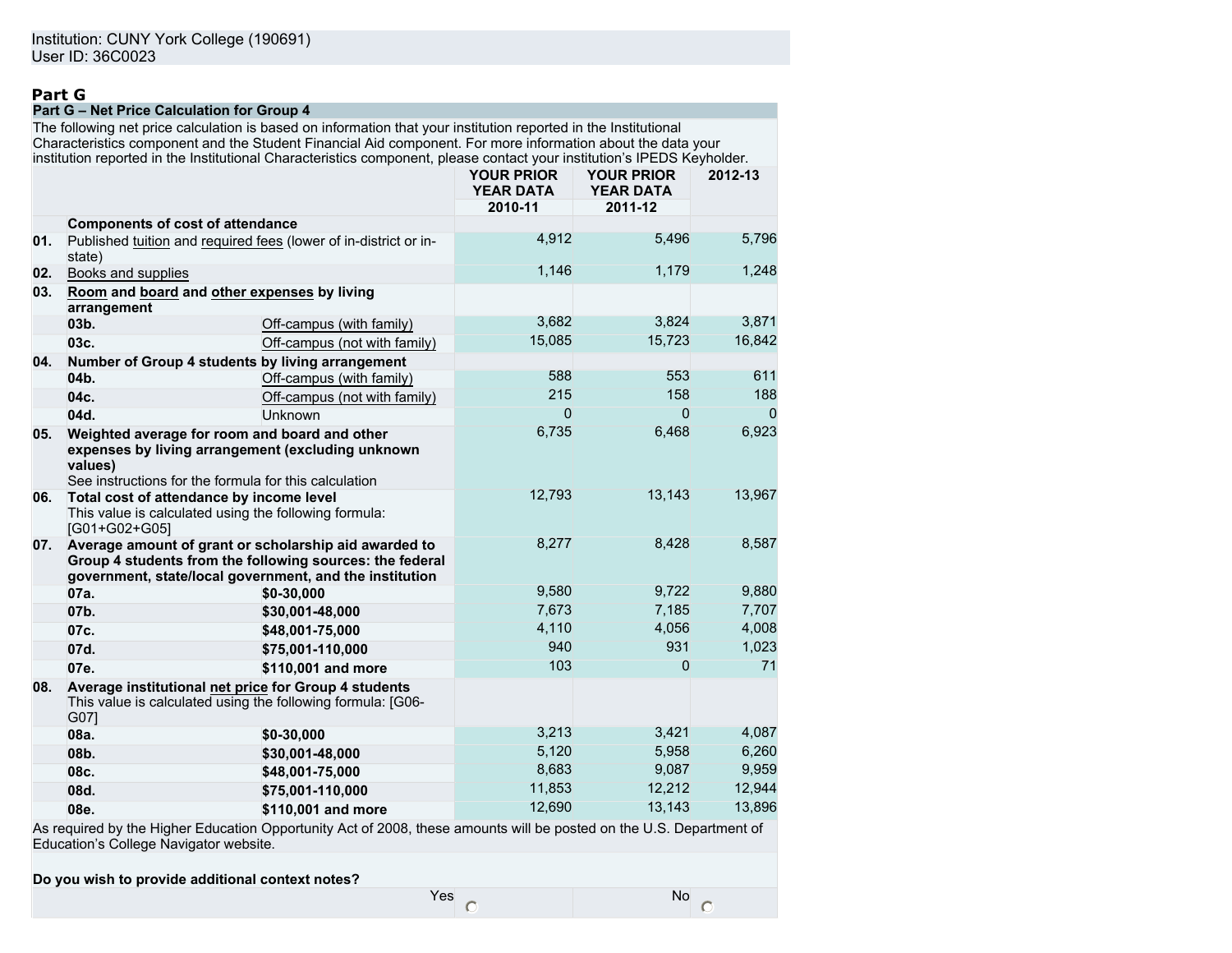**P** You may use the space below to provide context for these data. These context notes may be posted on the **College Navigator website and should be written to be understood by students and parents.**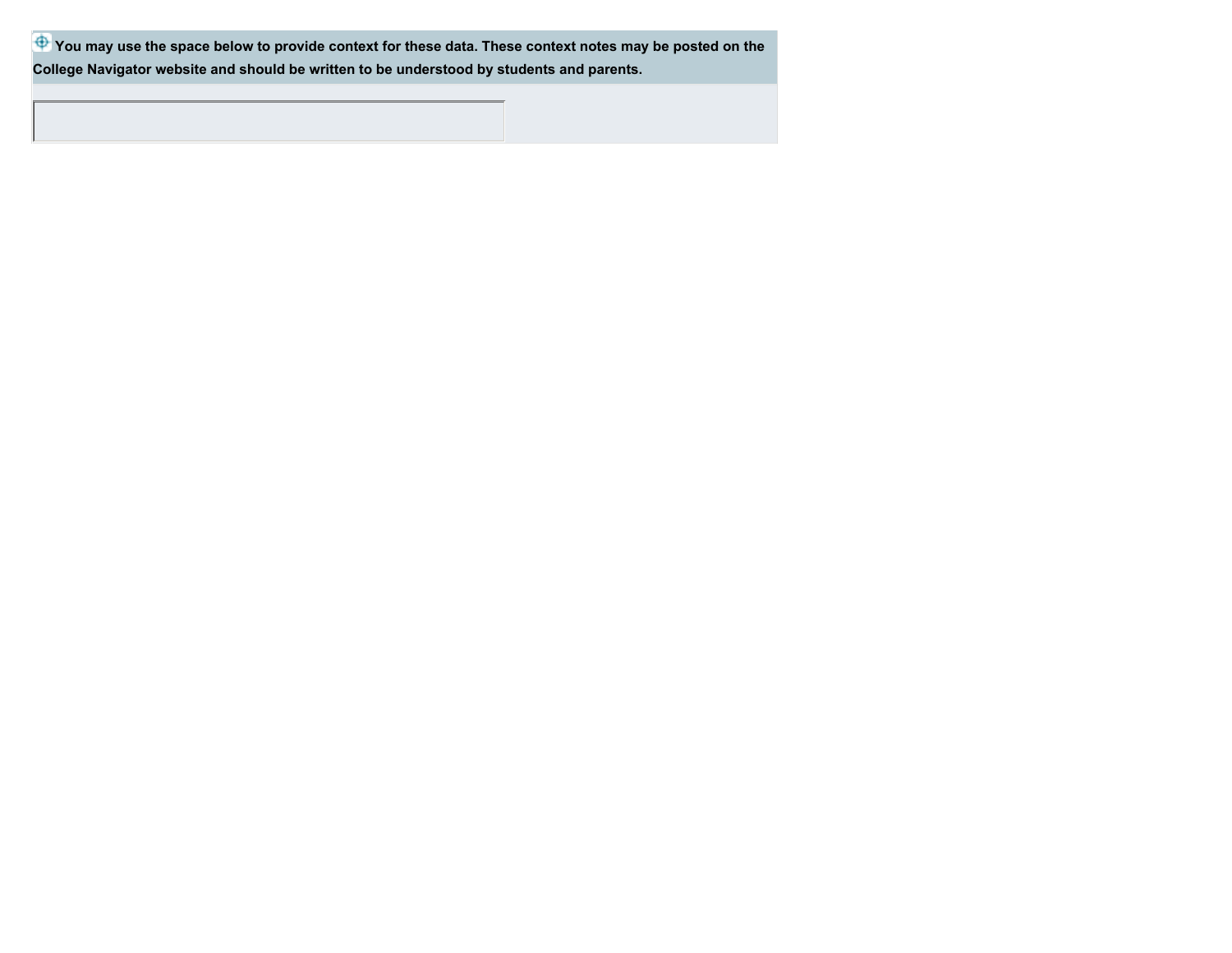Institution: CUNY York College (190691) User ID: 36C0023

### **Summary**

## **IPEDS Student Financial Aid (SFA) Survey Summary**

IPEDS collects important information regarding your institution. All data reported in IPEDS survey components become available in the IPEDS Data Center and appear as aggregated data in various Department of Education reports. Additionally, some of the reported data appears specifically for your institution through the College Navigator website and is included in your institution's Data Feedback Report (DFR). The purpose of this summary is to provide you an opportunity to view some of the data that, when accepted through the IPEDS quality control process, will appear on the College Navigator website and/or your DFR. College Navigator is updated approximately three months after the data collection period closes and Data Feedback Reports will be available through the [Data Center](http://nces.ed.gov/ipeds/datacenter/) and sent to your institution's CEO in November 2014.

Please review your data for accuracy. If you have questions about the data displayed below after reviewing the data reported on the survey screens, please contact the IPEDS Help Desk at: 1-877-225-2568 or [ipedshelp@rti.org.](mailto:ipedshelp@rti.org)

| Total grant aid received by all undergraduate students                          | \$31,870,352                                                  |                                                    |
|---------------------------------------------------------------------------------|---------------------------------------------------------------|----------------------------------------------------|
| Number of undergraduate students who received a Pell Grant                      | 4,525                                                         |                                                    |
| Percentage of FTFT students receiving any financial aid                         | 81%                                                           |                                                    |
|                                                                                 |                                                               |                                                    |
|                                                                                 | Percentage of FTFT<br>students receiving grant<br>aid by type | Average amount of<br>grant aid received by<br>type |
| Total                                                                           | 80%                                                           | \$8,033                                            |
| <b>Federal Government</b>                                                       | 72%                                                           | \$4,948                                            |
| Pell                                                                            | 72%                                                           | \$4,845                                            |
| Other Federal                                                                   | 20%                                                           | \$397                                              |
| State/Local Government                                                          | 72%                                                           | \$3,955                                            |
| Institutional                                                                   | \$1,480                                                       |                                                    |
|                                                                                 |                                                               |                                                    |
|                                                                                 | Percentage of FTFT<br>students receiving loans<br>by type     | Average amount of<br>loans received by type        |
| Total                                                                           | 4%                                                            | \$3,527                                            |
| Federal                                                                         | 4%                                                            | \$3,527                                            |
| Non-federal                                                                     | 0%                                                            | N/A                                                |
|                                                                                 |                                                               |                                                    |
| Average net price for FTFT students who receive grant aid                       | \$5,855                                                       |                                                    |
| Average net price for FTFT students who receive Title IV federal student<br>aid |                                                               |                                                    |
| $$0 - 30,000$                                                                   | \$4,087                                                       |                                                    |
| $$30,001 - 48,000$                                                              | \$6,260                                                       |                                                    |
| $$48,001 - 75,000$                                                              | \$9,959                                                       |                                                    |
| $$75,001 - 110,000$                                                             | \$12,944                                                      |                                                    |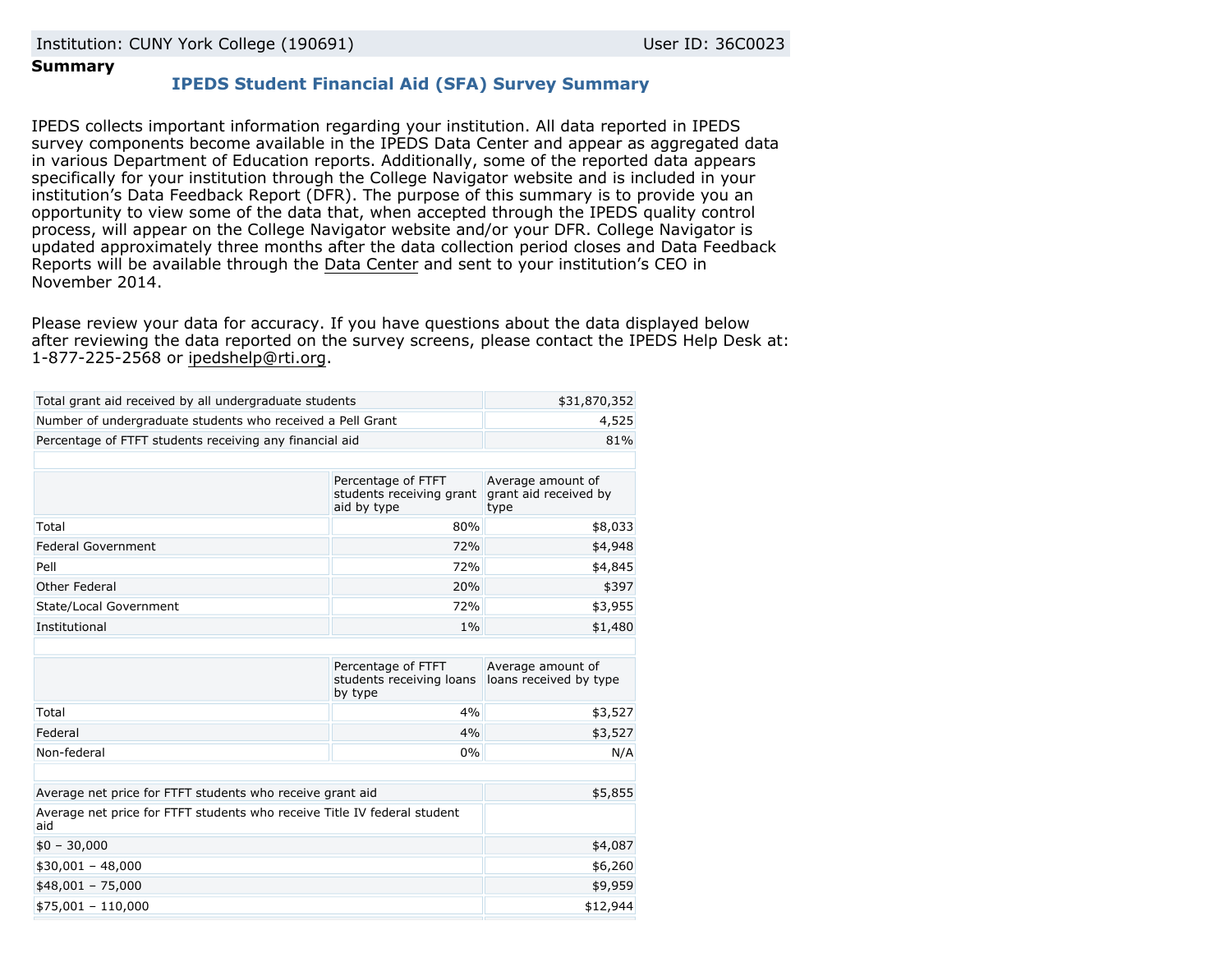| $$110,001$ and more |  |
|---------------------|--|
|---------------------|--|